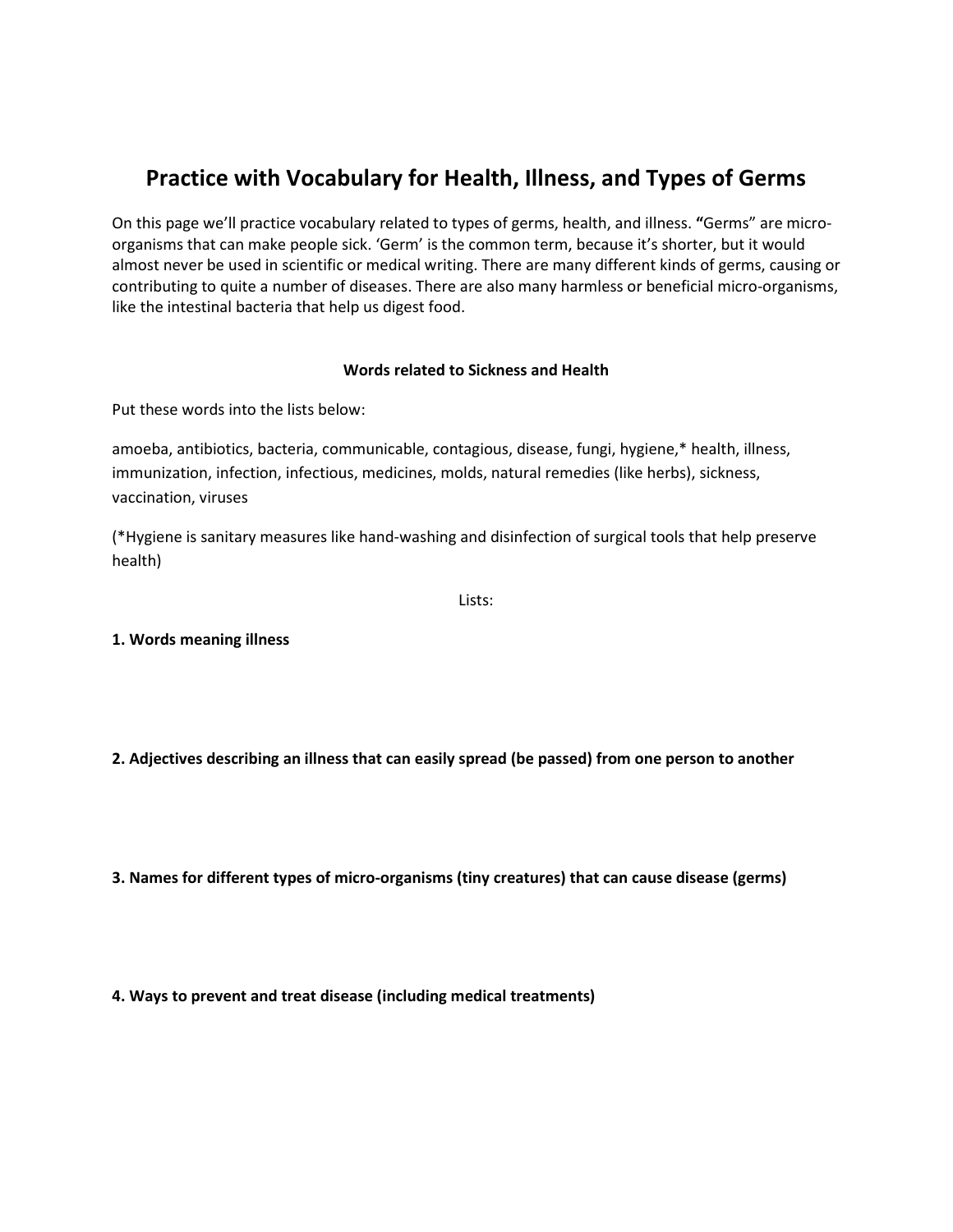# Match these sentence beginnings and endings

(The verb forms and endings can give you clues. Be sure the verbs agree with their subjects-- the nouns that tell who is doing the action. Also check if the sentences make sense.)

| 1. Researchers conduct experiments   | A. should avoid exposure to extreme temperatures                |
|--------------------------------------|-----------------------------------------------------------------|
| 2. Standard procedures for dentists  | B. is two potentially independent sentences combined into one.  |
| 3. They follow these procedures      | C. is a substance made from two or more elements combined.      |
| 4. The lab contacted him by phone    | D. include wearing gloves and covering their mouths.            |
| 5. Children and older adults         | E. that exposed the governor's secret bribery of top officials. |
| 6. The reporter wrote a news article | F. to avoid exposure to patients' illnesses.                    |
| 7. A chemical compound               | G. to tell him he had been exposed to AIDS.                     |
| 8. A compound sentence               | H. to find out if their hypotheses are valid (true).            |